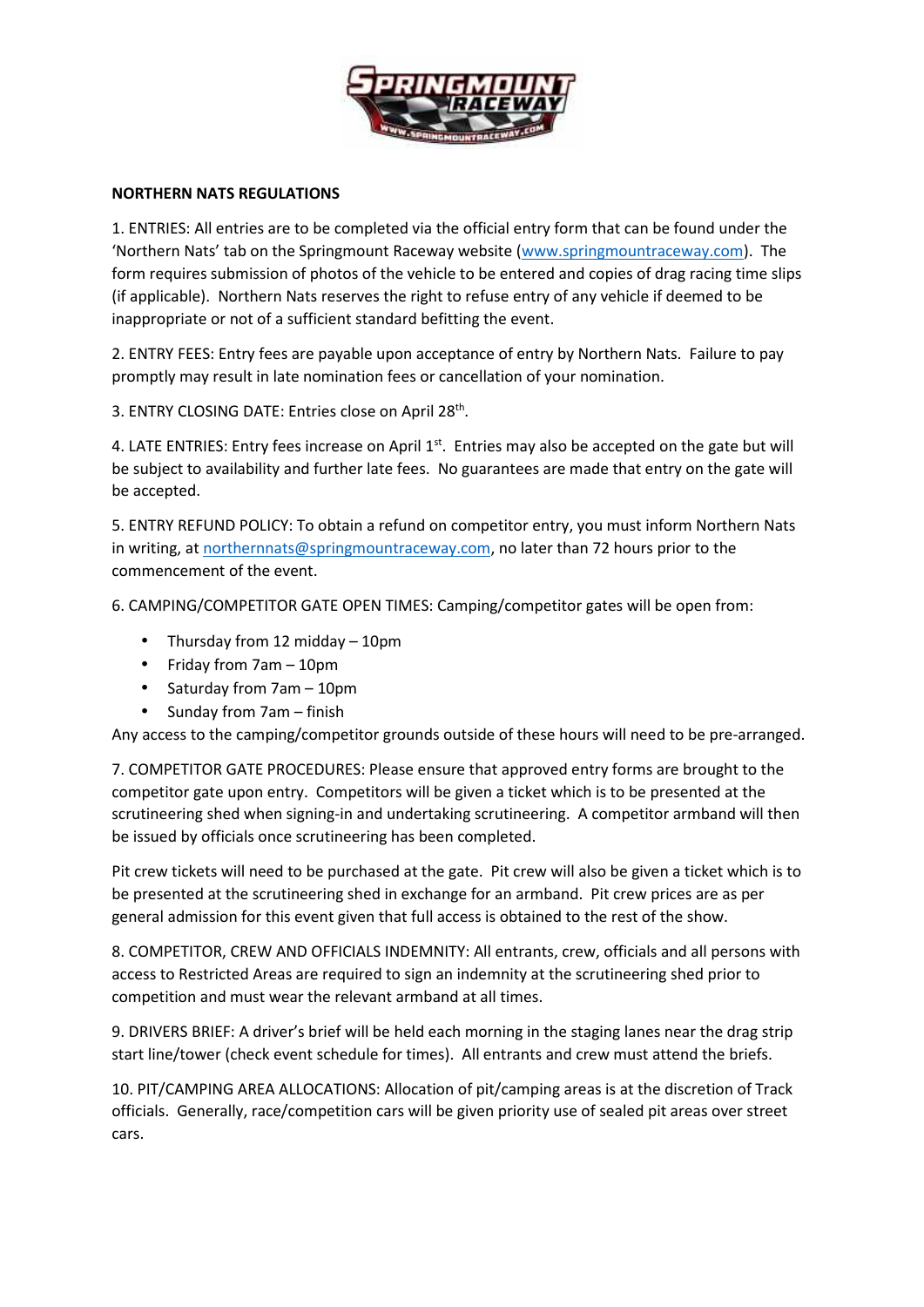

Camps comprising tents, makeshift tarps, etc, will be limited to the "outer" areas of the pits and camping grounds. The "inner" areas are to be for enclosed trailers, car displays and the like.

11. TOW VEHICLES: All persons in each tow vehicle must remain inside the confines of the vehicle while moving. Standing up in the rear of utilities, trucks and other like vehicles is not permitted. Competitors are requested to limit the number of people in the tow car. The return road is two-way traffic. Vehicles must keep left with no stopping.

12. CRUISE ROUTE: All entrants can cruise the cruise route. On the cruise route the only place you are allowed to do a burnout is at the burnout pad. You are allowed to do a tip in or a bit of a power skid across the pad, but NO static burnouts or continuous donuts. Any flaunting of this rule may result in removal of your entrant sticker which means your car will not be able to be used any longer at the event.

The speed limit is 30 km/h on the return road (other than on the burnout pad) and 20km/h everywhere else.

13. ALCOHOLIC BEVERAGES/GLASS: Springmount Raceway is a licensed venue and therefore the consumption of alcohol is only permitted in the licensed spectator areas during the running of an event.

As Northern Nats is a continuous 3-day event which does not finish until the gates close on Sunday, BYO alcohol is NOT is permitted to be brought into the event at any time. Vehicles will be checked upon entry and security and police will undertake random patrols of the camping grounds.

Also, no glass containers (stubbies, bottles, jars etc) are permitted in the pit area at any time.

14. TRACK FM RADIO: The track's FM radio broadcast is located on 89FM. The Track Radio (89FM) is used for broadcast of various information during an event.

15. EVENT REGULATIONS: The International Hot Rod Association (IHRA) sanctions Springmount Raceway as a Drag Racing facility. Events will be conducted under the guidelines and regulations laid down by this association.

Some events may be scheduled using other nominated organisations and/or regulations. At all times the safety, class and other rules applicable to the relevant organisation are to be observed.

Any debate as to the interpretation of racing regulations shall be determined by the Meeting Director in conjunction with senior personnel present on the day.

16. CURFEW: Race Engines must not be started before 7am or after 10pm. Campers must be mindful of others and must not make any other excessive noise during these hours.

17. SMOKING: Smoking is only permitted within designated smoking areas along the back of the spectator mounds or in private camping areas. Smoking is not permitted in the pit area or restricted racing areas.

18. ANIMALS/PETS: Other than registered Guide Dogs accompanying a disabled person, no animals/pets are permitted at Springmount Raceway on any race day or motor sporting type event. Both the animal and the animal handler/owner will be subject to immediate removal from the venue.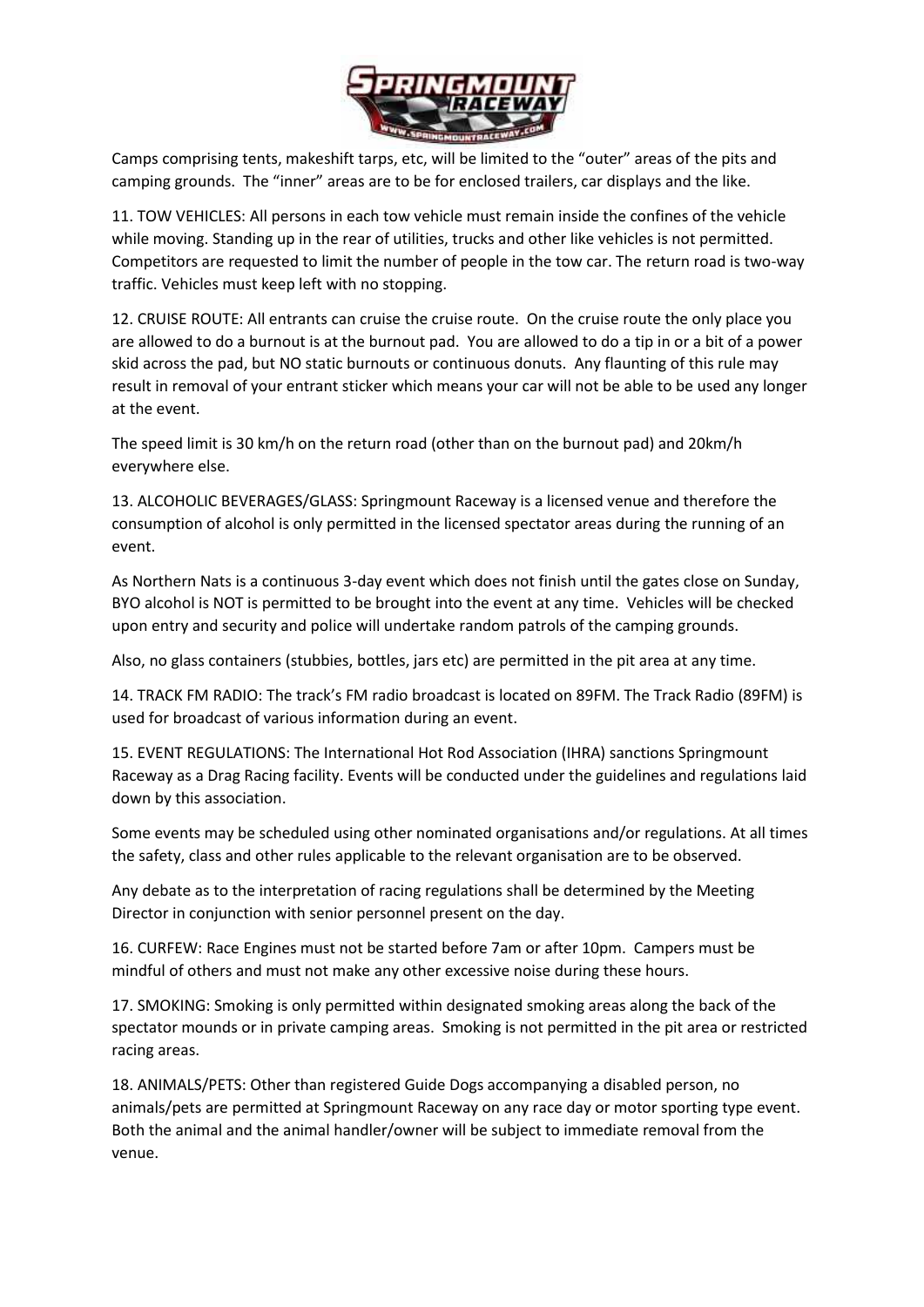

19. VEHICLE REMOVAL: Any vehicle incorrectly parked may be removed by Springmount Raceway. No responsibility will be accepted by Springmount Raceway for any damage incurred while removing an incorrectly parked vehicle.

20. POWER: Whilst power is available in the pit area, it is limited. Extension cords must be tagged, in good condition and must not cross roads. Competitors should bring their own generators.

21. WASTE OIL: Waste oil containers are located near the scrutineering shed. All oil must be disposed of in these containers or removed from the site.

22. VEHICLE APPEARANCE: All vehicles are required to be of neat appearance.

23. EVENT SCHEDULE: Springmount Raceway reserves the right to amend the event schedule, which may reduce racing opportunities in some circumstances.

Springmount Raceway also reserves the right to combine brackets is insufficient competitor numbers exist. A minimum of 8 entries are required for a bracket to be run.

24. PRIZEMONEY: Prize money, if applicable, will be paid by way of bank transfer after the event. Prize winners are reminded to check their emails for correspondence about this following the event.

25. HEALTH AND SAFETY: All Competitors have a duty of care to their crew members, other competitors, and the general public, to identify and take measures to eliminate or control hazards or hazardous procedures within their allocated pit space and in any areas where their vehicle may be worked upon, driven or towed. Competitors are required to train, supervise and consult with their crew members in order to eliminate or control risks resulting from such hazards.

All competitors, crew and associates must observe and obey all safety related directions and Occupational Health and Safety requirements that may be given to the competitor, their crew members and associates by the management of Springmount Raceway or its authorised representatives. Failure to act in accordance with such instructions may result in disqualification.

26. DUTY OF CARE – STATEMENT: It is Springmount Raceway's duty to advise you:

That motor racing can be dangerous; your equipment could be damaged or destroyed; and you may suffer serious personal injury or worse.

If there is any aspect of an event that causes you concern for your personal safety or for that of any member of your crew, whether that concern be with the track, the venue or the manner in which the meeting is being conducted, it is your obligation to bring those concerns to the attention of the Meeting Director or authorised representative. If after doing this those concerns are not addressed to your satisfaction, you are advised to withdraw from the event. It is important that you understand your obligations and rights in this regard.

It is Springmount Raceway's duty to advise you that at any time during this event that random drug and or alcohol testing may take place.

If you have any doubts as to your ability to pass such a test with a negative or zero reading you should withdraw from any driving events IMMEDIATELY.

27. SOCIAL MEDIA: Springmount Raceway encourages participation in online social media in a positive manner with freedom of expression. The accessible nature of the Internet however, can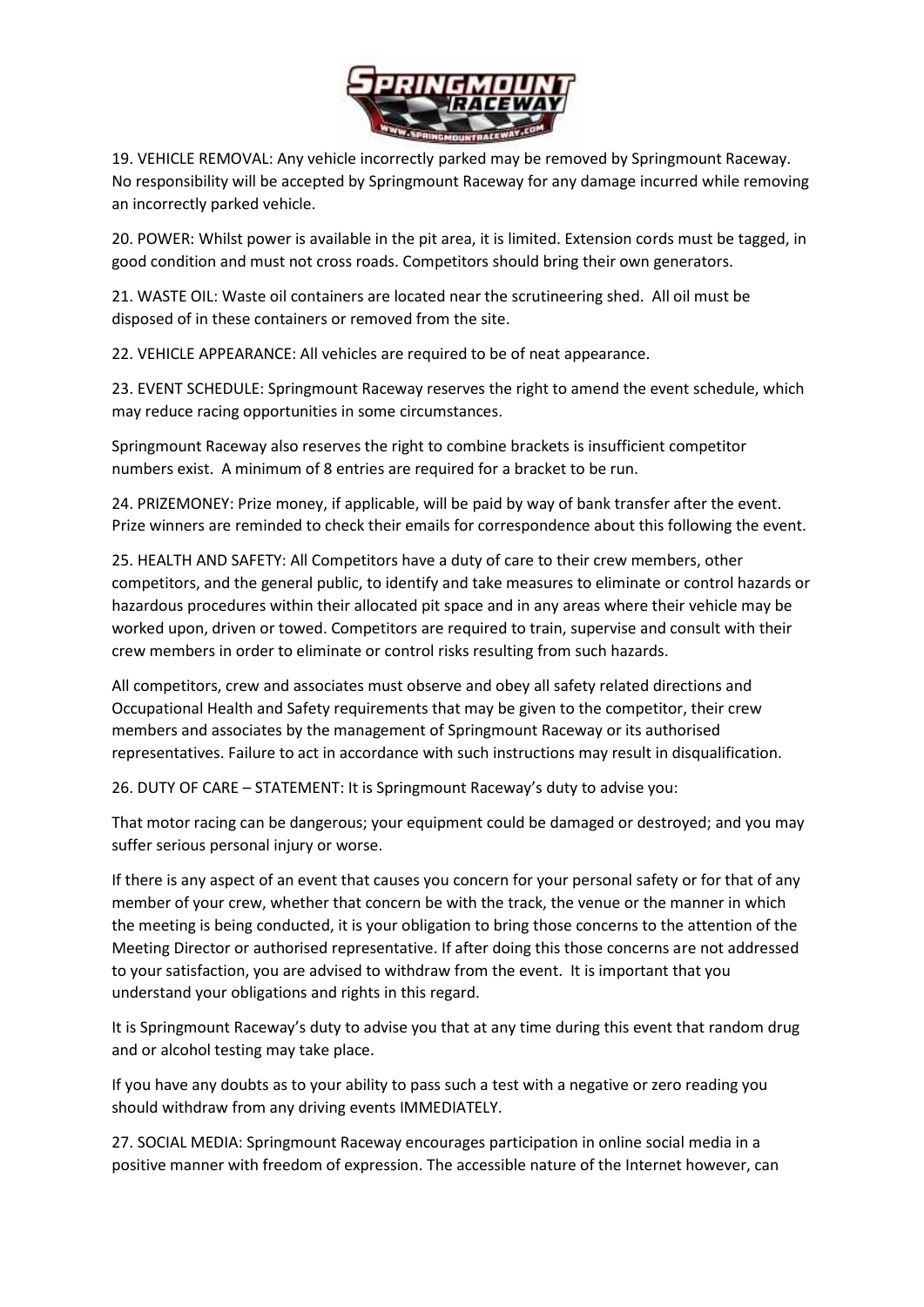

lend itself to the posting of threatening and derogatory material in the heat of the moment. Once your thoughts and comments are published to the Internet they are visible to the world - and they are permanent.

Springmount Raceway takes all cases of threatening and derogatory behaviour seriously and will treat online matters as it would 'real world' bullying. Instances of posts not in the best interest will be dealt with in an appropriate manner. Serious consequences including a loss of racing privileges may be enforced for those who participate in bringing Springmount Raceway and its participants into disrepute.

28. COMMERCIAL ARRANGEMENTS: Springmount Raceway Pty Ltd holds the commercial rights at the venue, including but not limited to sales of food, beverage, signs, sponsorship, trade sites, ticket sales and entry fees. The management of Springmount Raceway reserves the right to remove and/or disqualify any person or company found to be undertaking ambush marketing or any promotion by unauthorised commercial sales, distributing advertising or promotional material or products within the venue.

29. COMPETITOR MERCHANDISE SALES: Competitors and/or Teams are permitted to sell Driver and Team specific apparel and merchandise at Springmount Raceway on the following conditions;

- All products, posters, apparel and merchandise must feature that racer's name and/or team name and/or car identification.

- Sales of Team merchandise must be conducted within the allocated pit area.

- Strictly no "commercial" promotional or product giveaways are permitted unless approved by Springmount Raceway prior to the event.

Should a Competitor or Team wish to market merchandise in variance to this policy this can only be facilitated through a commercial trade site under the applicable costs, terms and conditions.

Springmount Raceway reserves the right to order the withdrawal from sale or display any item or product it considers offensive or inappropriate or violates State or Federal laws.

30. COMPETITOR SPONSOR EXPOSURE: Within the designated pit area, Competitors and/or Teams are permitted to display Team and sponsor signage, banners, flags and relevant promotional material. However the distribution or sampling of any products is not permitted without approval.

The use of promotional personnel is permitted within the Team's designated pit area and when the vehicle on track. However Team promotional personnel are not permitted to walk through the venue distributing material or undertaking any promotional activities unless approved by Springmount Raceway.

31. SPONSOR GRAPHICS / ADVERTISING RESTRICTIONS: Springmount Raceway reserves the right to regulate any advertising or other material appearing on any participant and on the body of any vehicle or transporter participating in Springmount Raceway events. Participants and vehicles may be excluded from competition and from event facilities if, in Springmount Raceway management's absolute discretion, any advertising or other material displayed on a person, race or support vehicle, or in a pit area or otherwise is not in the best interests of Springmount Raceway and the sport of Drag Racing. All advertising, signage and graphic be suitable for exposure to children attending the events at Springmount Raceway.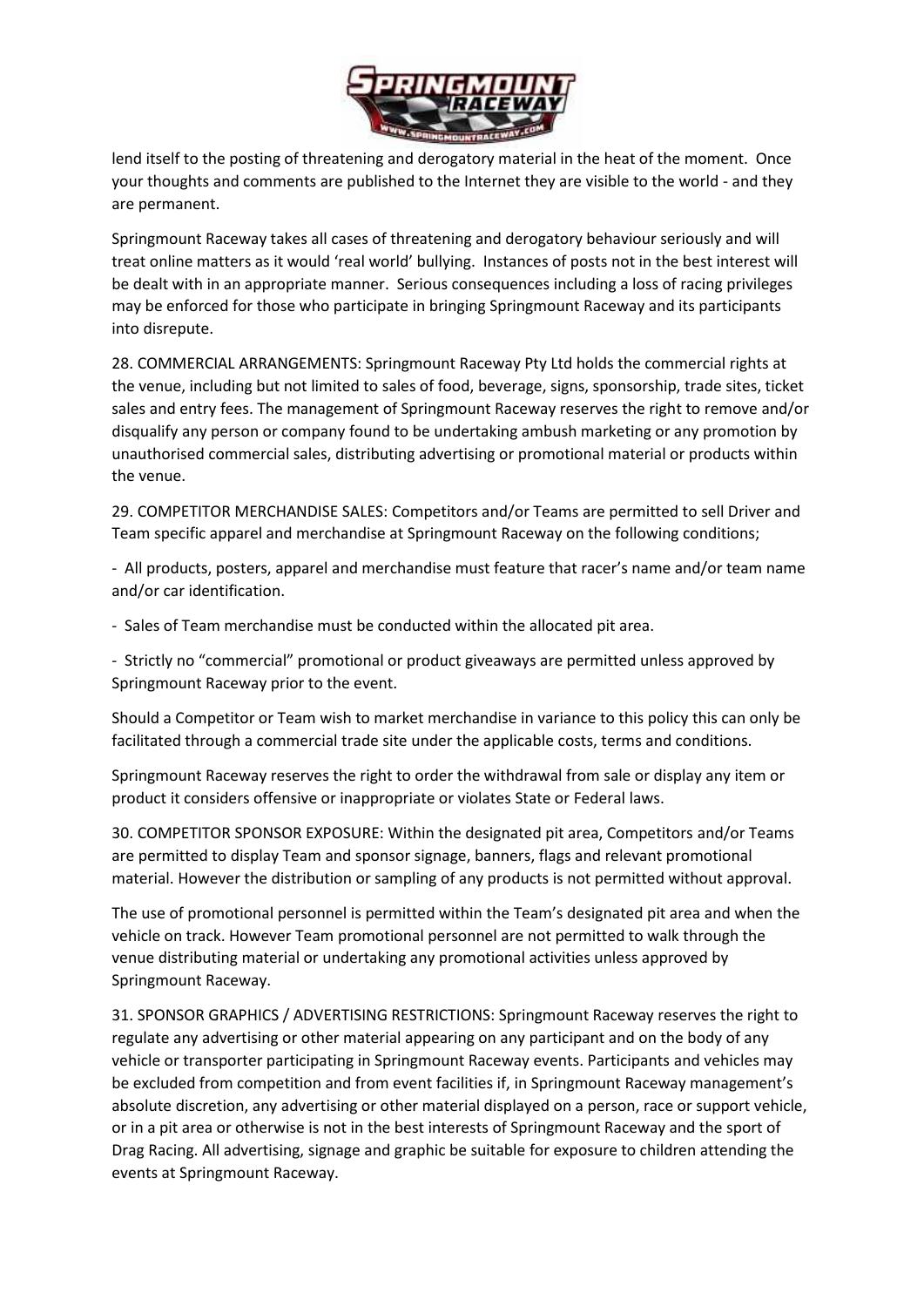

## DRAG RACING SPECIFIC REGULATIONS

32. RACER START LINE CREW: Only Crew that are eligible for the specific classes are permitted to be in the start line area during the pre-race and race of the team's vehicle. All crew should vacate the area immediately after the race.

33. JUNIOR DRAGSTER CREW: Competitors and crew between 8 and 14 years in Junior Dragster are permitted, provided a Parent/Guardian's Acknowledgement of Risk Form is completed.

Permission for minors to enter Restricted Areas can only be given by their legal Parent or Guardian, not by the person responsible for them on the day.

34. RESTRICTED AREA: The restricted area is defined as: The entire racetrack bounded by the spectator fences and includes the line-marked staging lanes.

The restricted area can only be accessed by racers, crew and officials who have signed the indemnity and are authorised to do so. Crew aged between 8 and 14 years of age can access this area only during Junior Dragster competition.

34. ACCIDENTS AND INCIDENTS ON TRACK: All crew members and related family and/or friends must not approach the scene of an on-track accident or incident until approved by the track safety crew and officials. Failure to do so or the interference with the track safety staff or officials in an will result in suspension of racing privileges

36. CREW, OFFICIALS APPEARANCE: Only personnel in uniform of neat appearance will be permitted to be in the start line area. Minimum dress standards for crew/officials are sleeved shirt, shorts/skirt and enclosed footwear.

37. SCRUTINEERING: Springmount Raceway operates under the IHRA Extended Scrutineering Program (ESP), as per section 1.4.2 of the IHRA rulebook.

Springmount Raceway makes no representation, warranties or assurances that an Audit Inspection including the review of any written information will:

a) Detect any problem with a race vehicle or a driver/rider's personal equipment or clothing.

b) Detect any problem with rule compliance.

c) Prevent injury, death or property damage.

The competitor bares the ultimate responsibility at all times to ensure the safety of their race vehicle and to ensure that they comply with all applicable rules and regulations.

At those events where the IHRA ESP method of auditing is not used all vehicles must present themselves for scrutineering prior to qualifying or testing.

All competitors are required to complete the scrutineering process.

38. COOLANT IN RACE CARS: The use of Glycol based coolants in purpose built race cars is prohibited.

Genuine street driven vehicles are exempt if they use the vehicle manufacturer's recommended coolant.